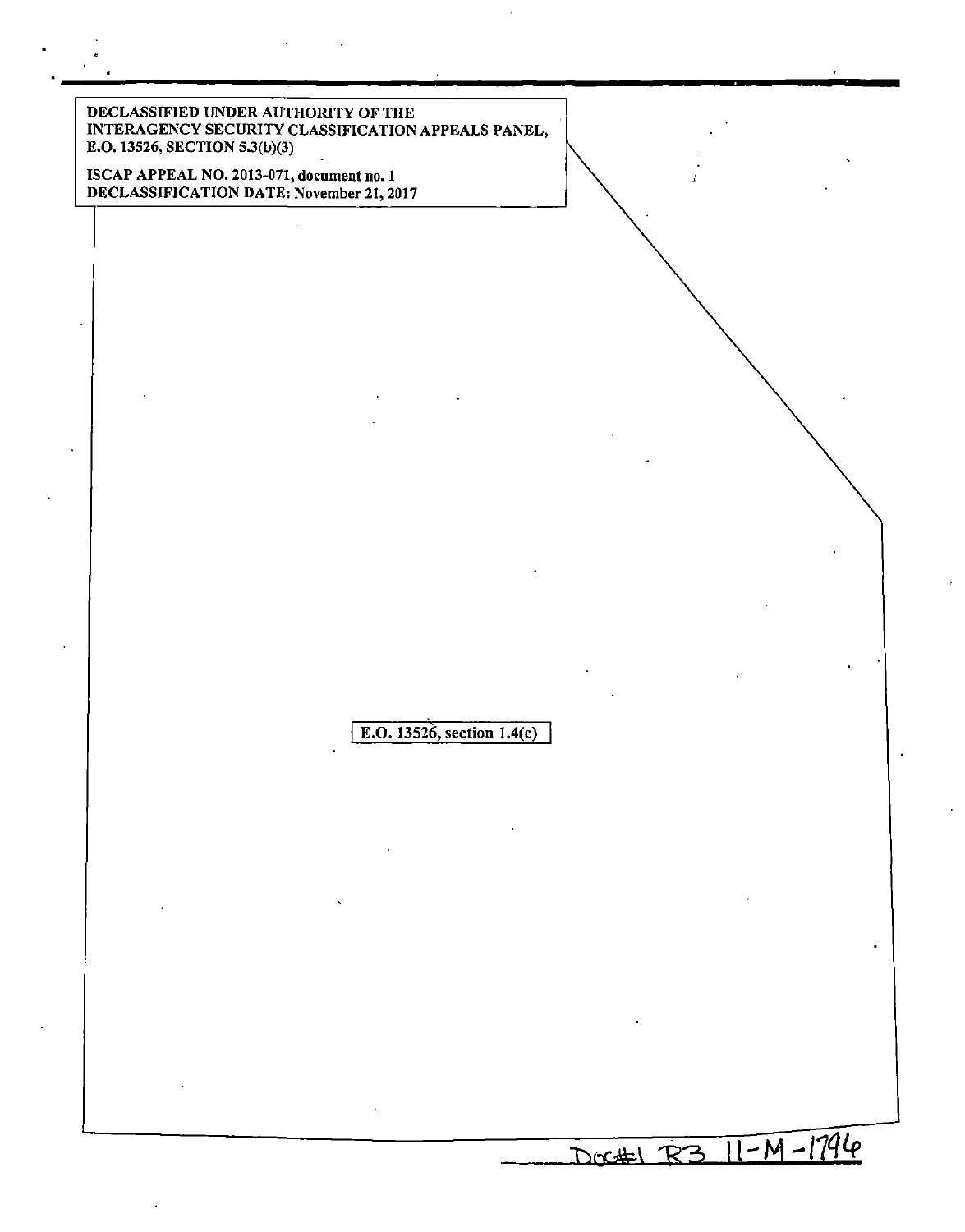E.O. 13526, section  $1.4(c)$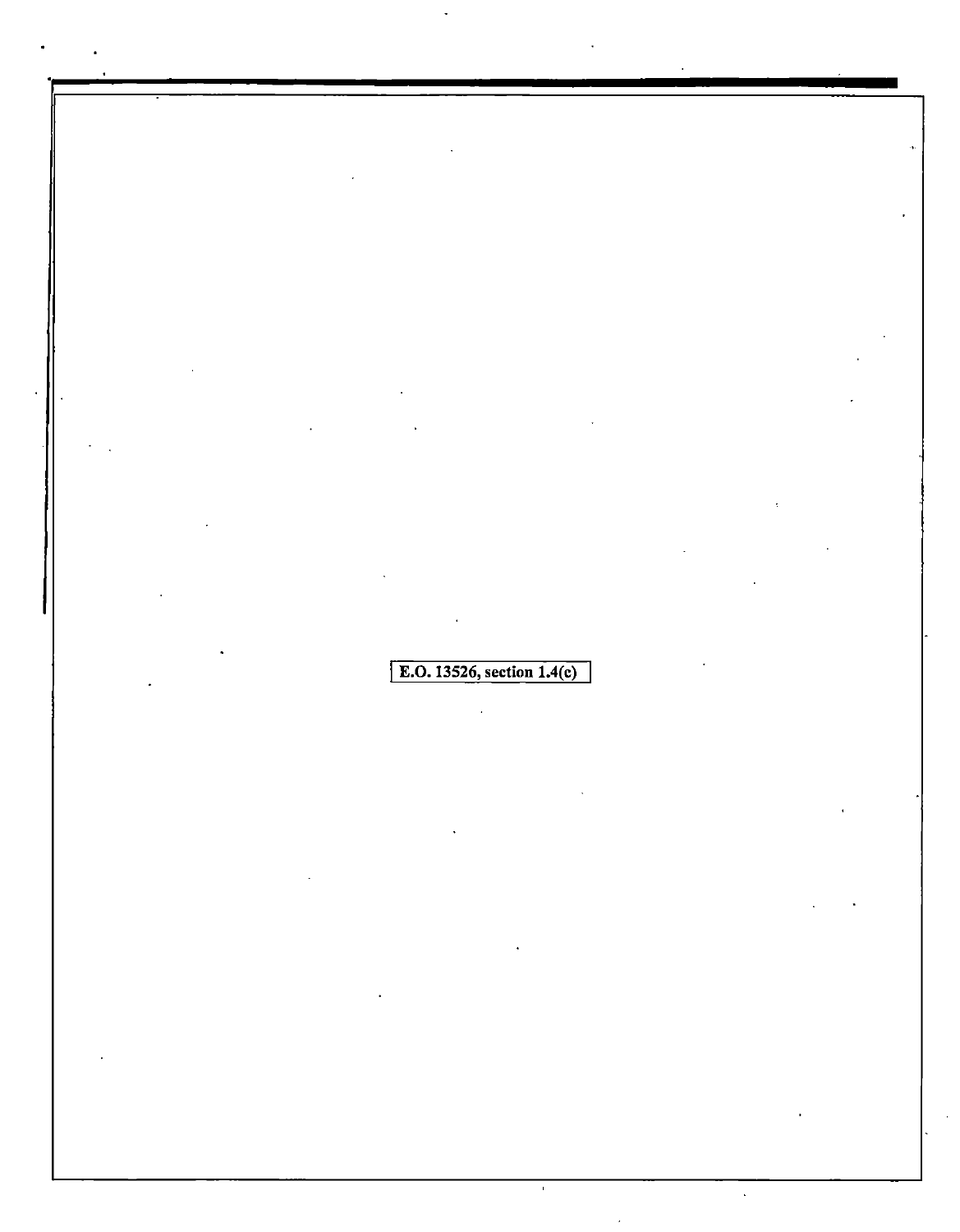## SECRET

Å,

# OFFICE OF THE DEPUTY SECRETARY OF DEFENSE The Military Assistant 8 October 2003 - 2100 Hours  $- +$   $-$  10/9  $1040$ MEMORANDUM FOR: **GENERAL PACE, VCJCS** SUBJECT: Security at the Al Rashid Hotel Sir. The Deputy Secretary forward the attached OSD Policy/NESA packet to you with the following comments: "Let's discuss. I'm becoming a pain on this one, but it really worries me. PW" Thank you.. Very respectfu Henhen T/Ganyar bec Stepi Colonel, USMC Military Assistant to the Deputy Secretary of Defense

-SECRET-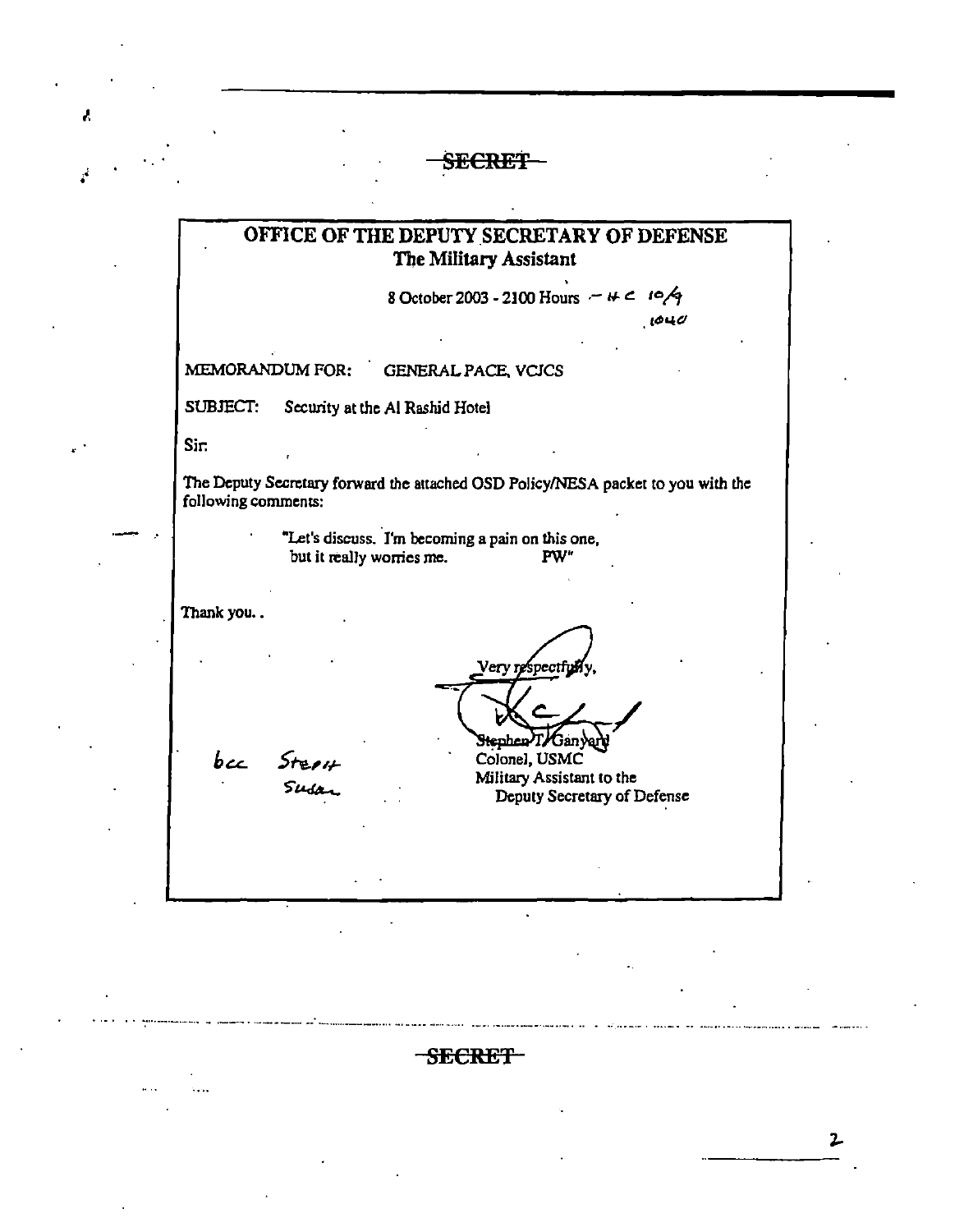OCT 2005  $2100$ From the Desk of Paul Wolfowitz Pete Pace Let's discuss<br>I'm becoming a pain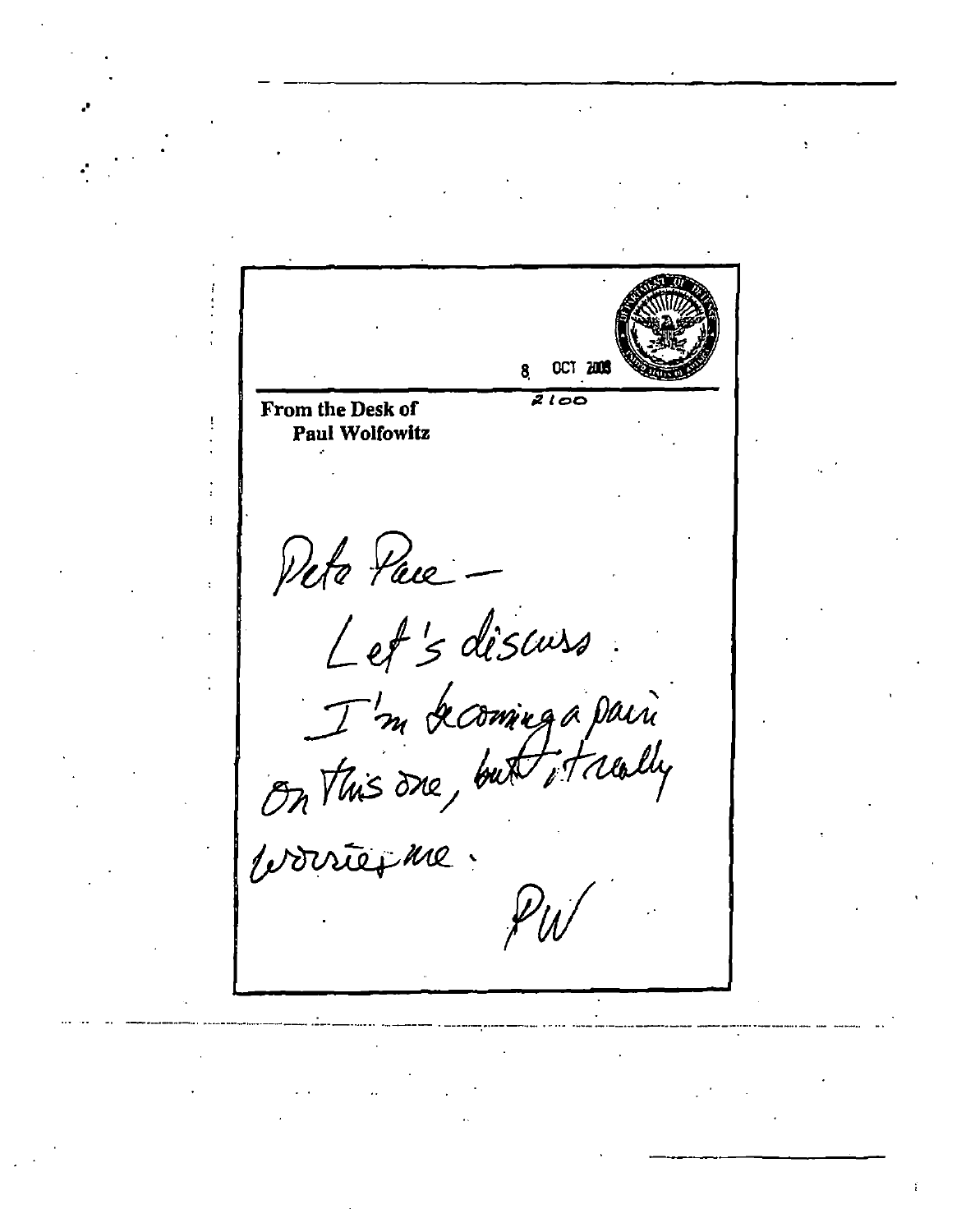OSD Policy<br>2 Oct 03  $\frac{1}{2}$ <br>
SECRET - OSD Policy<br>  $2 \cot 03 \left| \frac{1}{2} \right|$ <br>
ACTION MEMO

OCT f*P,* <sup>2003</sup>



#### ACTION MEMO

## FOR: DEPUTY SECRETARY OF DEFENSE

FROM: Douglas J. Feith  $\frac{1}{\sqrt{6}}$  io |2/03

#### SUBJECT: Security at the Al Rashid Hotel

- $ft$  telay; center (CPA SVTC, )
- $\overline{1 \text{You noted the continuing security threat to the military and CPA civilian personnel}}$ billeted at the Al Rashid.
- Central Command has made a detailed study of physical security at the Al Rashid.
	- The recommendations of this study have been implemented.
	- Security features such as additional barriers, exterior walls, and stand-off have been added.
- Nonetheless the Al Rashid remains a lucrative terrorist target, due to the large concentration ofAmerican and Coalition personnel who live there and pass in and out on a daily basis.
- You may want to ask General Abizaid to consider dispersing those now living at the Al Rashid to a number of sites.
	- General Abizaid and his subordinates are best-placed to analyze the trade-offs such a dispersal would entail.

RECOMMENDATION: That you sign the attached Memorandum to General Abizaid (Tab A)

COORDINATION: None Attachment: as stated

Prepared by: C. Straub, $692-4905$ 

DUSD(NESA) ·

**CllSiified by multiple aources**  Declassify on: 2 Oct 2013

SECRET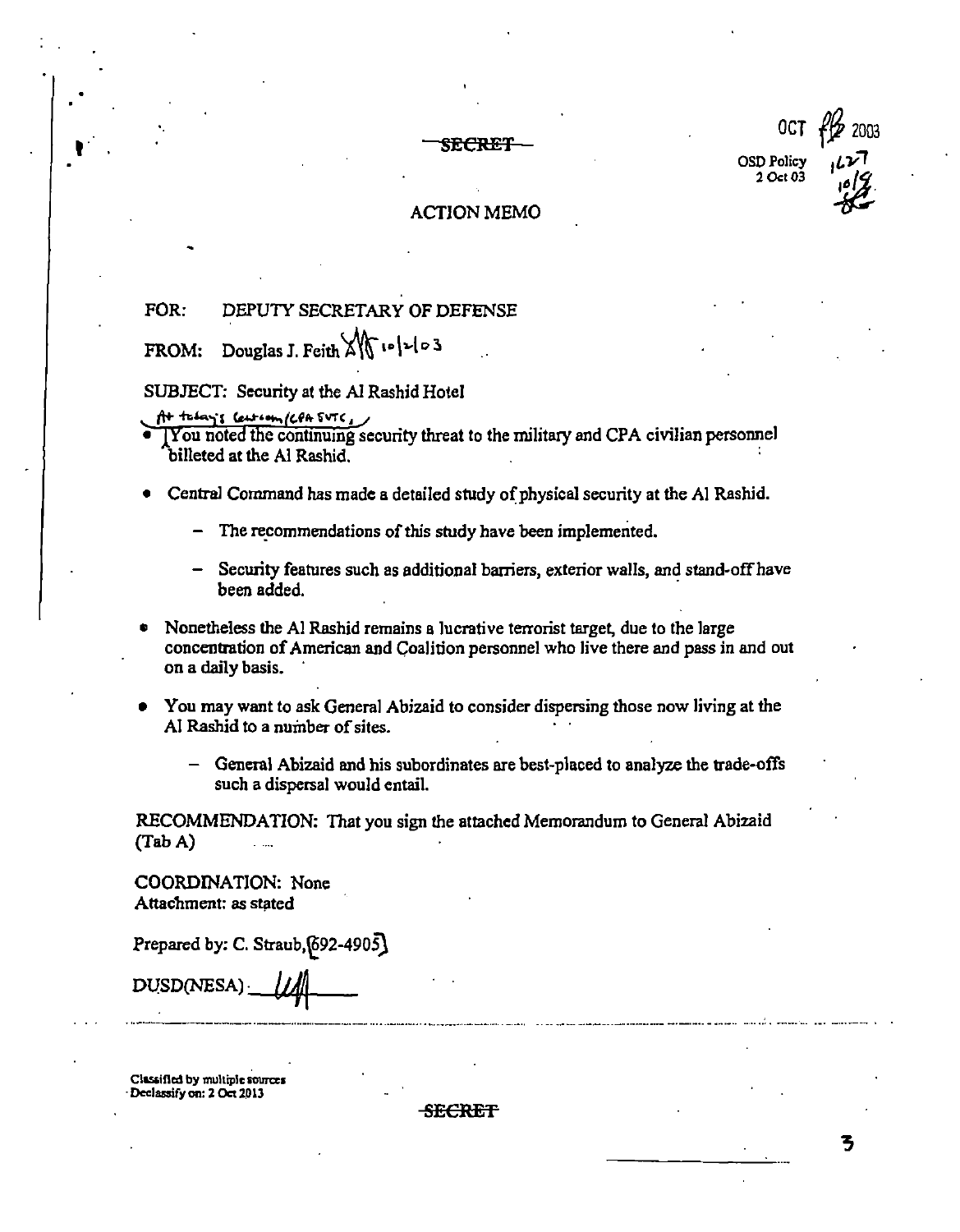TAB A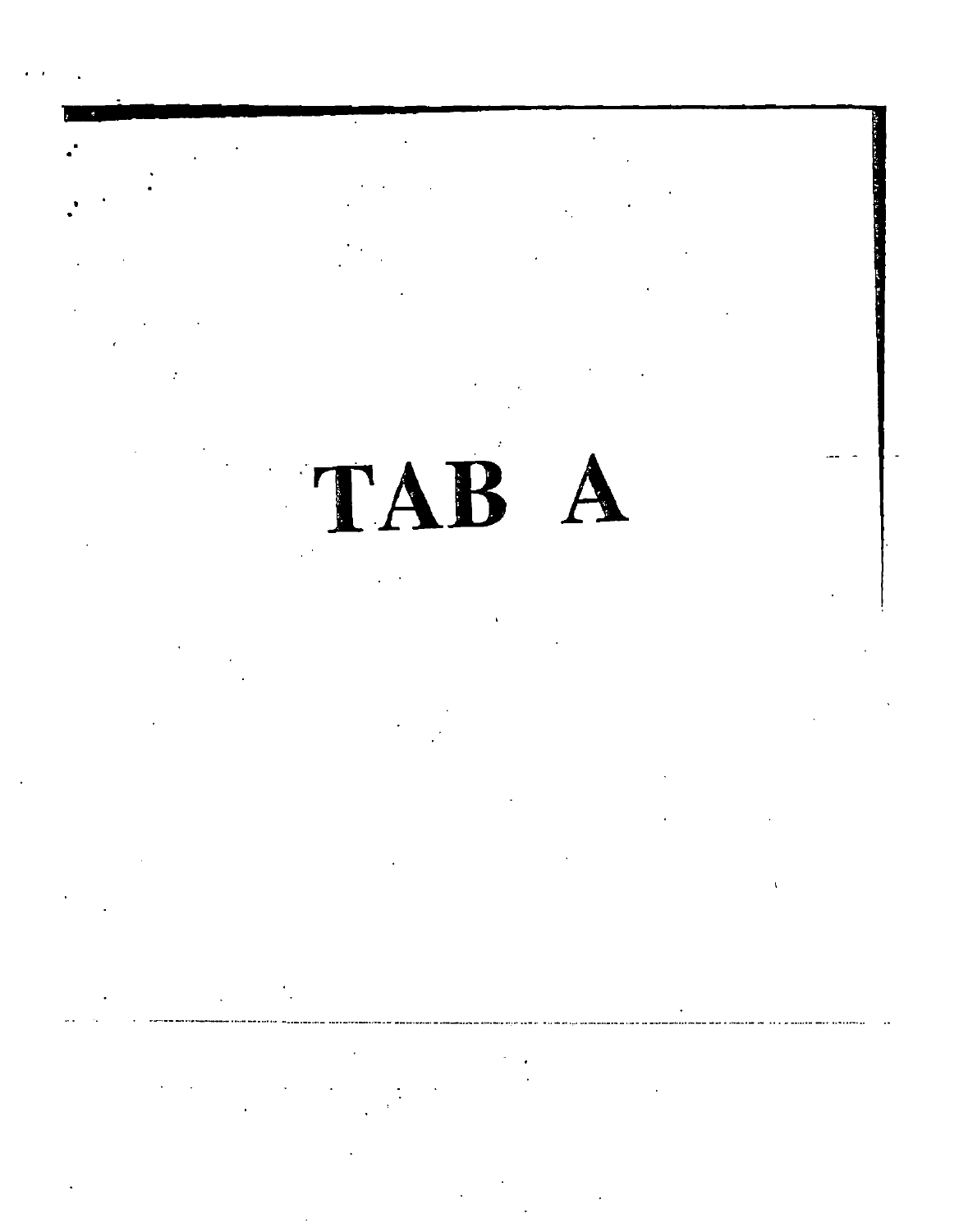

#### SECRET DEPUTY SECRETARY OF DEFENSE 1010 DEFENSE PENTAGON **WASHINGTION, DC 20301-1010**

#### MEMORANDUM FOR THE COMMANDER, U.S. CENTRAL COMMAND

#### SUBJECT: Security at the Al Rashid Hotel, Baghdad

- As you know, the concentration of U.S. and Coalition military and civilian personnel living at the Al Rashid Hotel in Baghdad presents a lucrative target for our adversaries.
- I appreciate CENTCOM's extensive effort to analyze and reduce security vulnerabilities at the Al Rashid. But the recent indirect-fire attack reminds us that we still have a problem.
- We might be able to reduce our vulnerabilities still further by dispersing those who live at the Al Rashid to other sites. I would like to see a CENTCOM plan for such a dispersal together with your recommendation on the course of action which will provide the best security for those currently living at the Al Rashid.

Classified by: multiple sources Declassify on 2 Oct 2013

SECRET